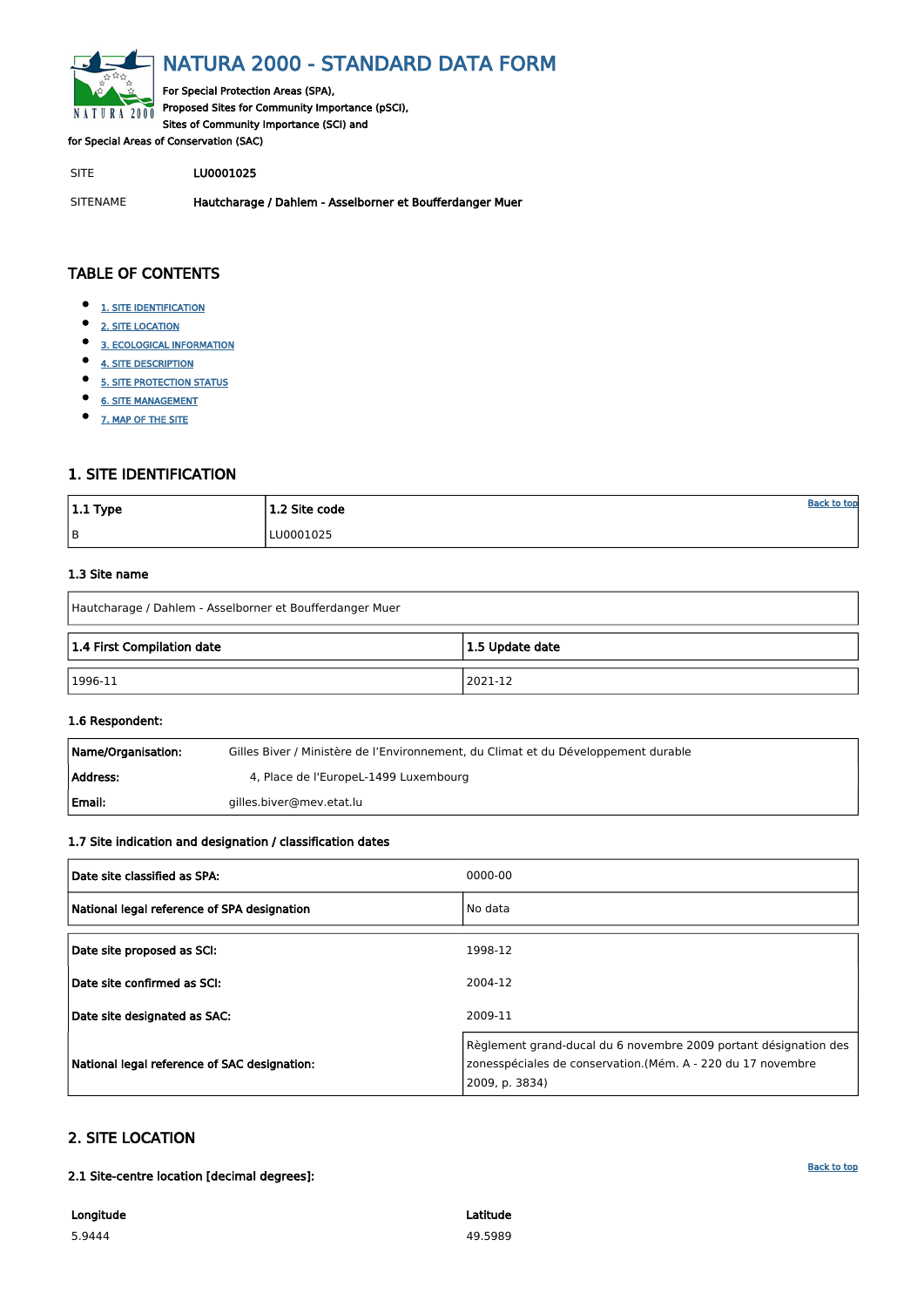228.4 0.0

# 2.4 Sitelength [km]:

0.0

# 2.5 Administrative region code and name

| NUTS level 2 code | <b>Region Name</b>       |
|-------------------|--------------------------|
| LU00              | Luxembourg (Grand-Duché) |

### 2.6 Biogeographical Region(s)

Continental (100.0 %)

# <span id="page-1-0"></span>3. ECOLOGICAL INFORMATION

### 3.1 Habitat types present on the site and assessment for them

**•** PF: for the habitat types that can have a non-priority as well as a priority form (6210, 7130, 9430) enter "X" in the column PF to indicate the priority form.

| <b>Annex I Habitat types</b> |           |           |            |                  |                 | Site assessment  |                         |                |         |  |
|------------------------------|-----------|-----------|------------|------------------|-----------------|------------------|-------------------------|----------------|---------|--|
| Code                         | <b>PF</b> | <b>NP</b> | Cover [ha] | Cave<br>[number] | Data<br>quality | <b>A B C D</b>   | A B C                   |                |         |  |
|                              |           |           |            |                  |                 | Representativity | <b>Relative Surface</b> | Conservation   | Global  |  |
| 3150 <sub>0</sub>            |           |           | 0.77       |                  | M               | B                | $\mathsf C$             | B              | B       |  |
| 6430H                        |           |           | 0.13       |                  | М               | B                | $\mathsf C$             | B              | B       |  |
| 6510 <sub>0</sub>            |           |           | 29.84      |                  | M               | $\overline{A}$   | $\mathsf C$             | B              | A       |  |
| 7140 <sub>0</sub>            |           |           | 2.28       |                  | M               | $\overline{A}$   | B                       | B              | B       |  |
| 9130 <sub>0</sub>            |           |           | 78.64      |                  | G               | $\overline{A}$   | $\mathsf C$             | B              | B       |  |
| 9160 <sub>0</sub>            |           |           | 23.66      |                  | G               | $\overline{C}$   | $\mathsf C$             | B              | $\sf B$ |  |
| 91D0B                        |           |           | 0.66       |                  | G               | A                | B                       | $\overline{A}$ | A       |  |
| 91E0B                        |           |           |            |                  | P               | D                |                         |                |         |  |

- NP: in case that a habitat type no longer exists in the site enter: x (optional)  $\bullet$
- Cover: decimal values can be entered  $\bullet$
- Caves: for habitat types 8310, 8330 (caves) enter the number of caves if estimated surface is not available.  $\bullet$
- $\bullet$ Data quality:  $G = 'Good'$  (e.g. based on surveys);  $M = 'Modern'$  (e.g. based on partial data with some extrapolation);  $P = 'Poor'$  (e.g. rough estimation)

### 3.2 Species referred to in Article 4 of Directive 2009/147/EC and listed in Annex II of Directive 92/43/EEC and site evaluation for them

| <b>Species</b> |      |                                |              | Population in the site |                  |              |                     |   |              | Site assessment |                |             |              |         |
|----------------|------|--------------------------------|--------------|------------------------|------------------|--------------|---------------------|---|--------------|-----------------|----------------|-------------|--------------|---------|
| G              | Code | <b>Scientific Name</b>         | $\mathsf{S}$ | <b>NP</b>              | T<br><b>Size</b> |              | <b>Unit</b><br>Cat. |   | D.<br>qual.  | <b>A B C D</b>  | A B C          |             |              |         |
|                |      |                                |              |                        |                  | Min          | <b>Max</b>          |   |              |                 | Pop.           | Con.        | Iso.         | Glo.    |
| B              | A085 | <b>Accipiter gentilis</b>      |              |                        | p                |              |                     |   | $\mathsf{R}$ | M               | $\overline{C}$ | B           | $\mathsf{C}$ | B       |
| B              | A297 | <b>Acrocephalus scirpaceus</b> |              |                        |                  | T            | $\overline{2}$      | p |              | M               | B              | $\mathsf C$ | $\mathsf{C}$ | lC.     |
| B              | A238 | <b>Dendrocopos medius</b>      |              |                        | p                | $\mathbf{1}$ | 3                   | p |              | M               | $\mathsf C$    | $\mathsf B$ | $\mathsf{C}$ | $\sf B$ |
| B              | A338 | Lanius collurio                |              |                        |                  |              |                     |   | P            | M               | $\overline{C}$ | $\mathsf B$ | $\mathsf{C}$ | $\sf B$ |
| B              | A340 | <b>Lanius excubitor</b>        |              | X                      | р                | $\mathbf 0$  |                     |   |              | G               | D              |             |              |         |
|                |      |                                |              |                        |                  |              |                     |   |              |                 |                |             |              |         |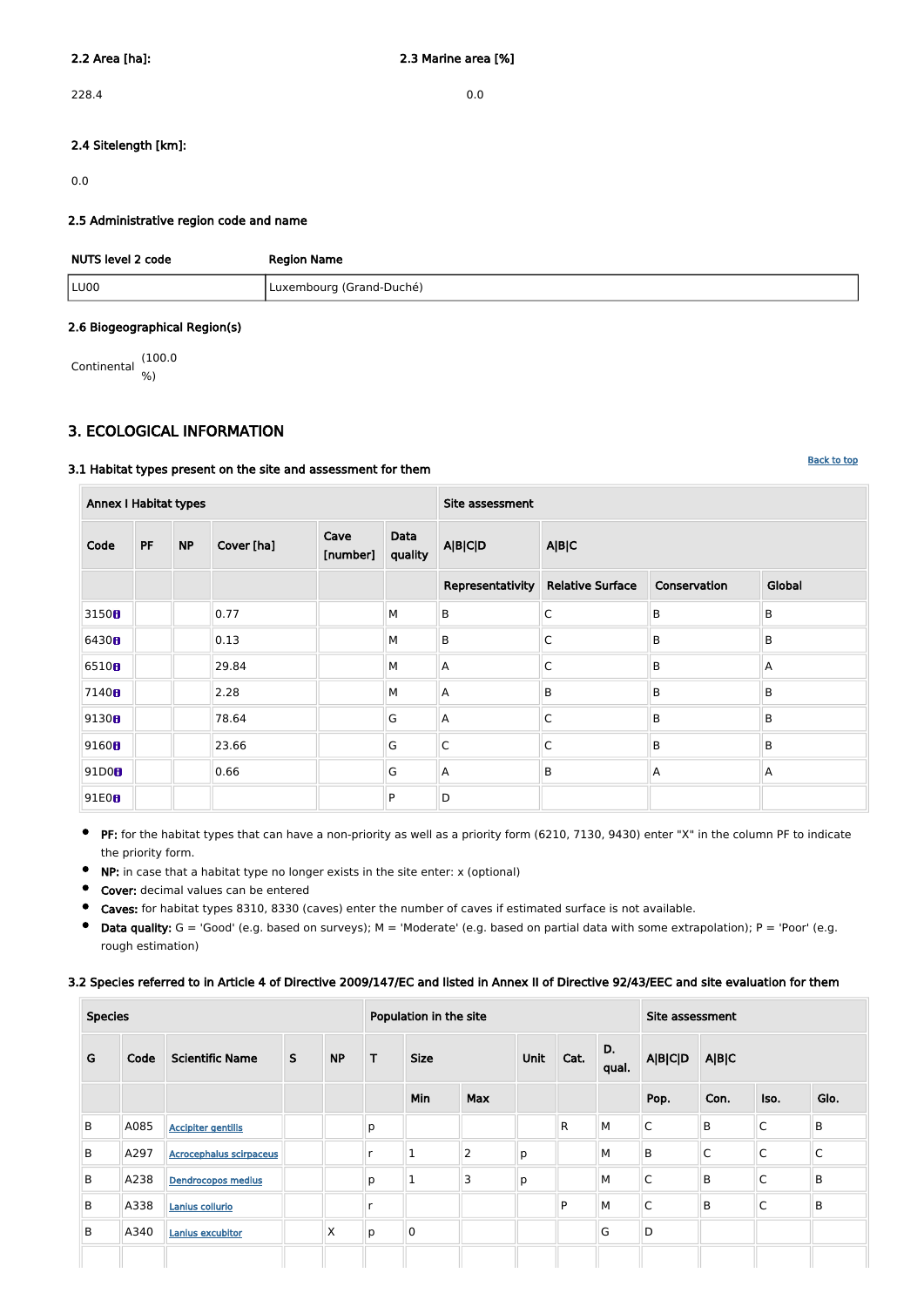| B | A073 | <b>Milvus migrans</b>     |   | $\overline{\mathsf{C}}$ |     |     |   | $\mathsf C$  | G | Α            | $\mathsf B$ | $\mathsf{C}$ | $\Lambda$ |
|---|------|---------------------------|---|-------------------------|-----|-----|---|--------------|---|--------------|-------------|--------------|-----------|
| B | A073 | <b>Milvus migrans</b>     |   | р                       |     |     |   | C            | G | B            | B           | C            | B         |
| B | A074 | <b>Milvus milvus</b>      |   | p                       |     |     |   | $\mathsf{R}$ | M | $\mathsf{C}$ | B           | $\mathsf{C}$ | C         |
| M | 1323 | <b>Myotis bechsteinii</b> |   | p                       | 60  | 70  |   | P            | M | B            | B           | C            | B         |
| B | A112 | <b>Perdix perdix</b>      | X | p                       | 0   |     |   |              | G | D            |             |              |           |
| B | A072 | Pernis apivorus           |   | r                       |     |     |   | P            | M | B            | B           | $\mathsf{C}$ | B         |
| B | A235 | <b>Picus viridis</b>      |   | p                       | 3   | 5   | p |              | M | $\mathsf{C}$ | B           | C            | B         |
| B | A118 | <b>Rallus aquaticus</b>   |   | p                       |     |     | p |              | M | A            | B           | C            | A         |
| A | 1166 | <b>Triturus cristatus</b> |   | p                       | 100 | 500 |   | $\mathsf{R}$ | M | B            | A           | B            | Α         |
| B | A142 | <b>Vanellus vanellus</b>  |   | r                       |     |     |   | $\mathsf{R}$ | G | A            | B           | C            | С         |

Group:  $A =$  Amphibians,  $B =$  Birds,  $F =$  Fish,  $I =$  Invertebrates,  $M =$  Mammals,  $P =$  Plants,  $R =$  Reptiles

- S: in case that the data on species are sensitive and therefore have to be blocked for any public access enter: yes  $\bullet$
- NP: in case that a species is no longer present in the site enter: x (optional)
- Type:  $p =$  permanent,  $r =$  reproducing,  $c =$  concentration,  $w =$  wintering (for plant and non-migratory species use permanent)
- Unit:  $i =$  individuals,  $p =$  pairs or other units according to the Standard list of population units and codes in accordance with Article 12 and 17 reporting (see [reference portal](http://bd.eionet.europa.eu/activities/Natura_2000/reference_portal))
- Abundance categories (Cat.):  $C =$  common,  $R =$  rare,  $V =$  very rare,  $P =$  present to fill if data are deficient (DD) or in addition to population size information
- Data quality:  $G = 'Good'$  (e.g. based on surveys);  $M = 'Modern'$  (e.g. based on partial data with some extrapolation);  $P = 'Poor'$  (e.g. rough estimation); VP = 'Very poor' (use this category only, if not even a rough estimation of the population size can be made, in this case the fields for population size can remain empty, but the field "Abundance categories" has to be filled in)

# Species **Population in the site Motivation** Motivation Application in the site Motivation Group CODE Scientific Name S NP Size Size Unit Cat. Species Annex Other categories Min Max C|R|V|P IV V A B C D P [Carex canescens](http://eunis.eea.europa.eu/species-names-result.jsp?&pageSize=10&scientificName=Carex+canescens&relationOp=2&typeForm=0&showGroup=true&showOrder=true&showFamily=true&showScientificName=true&showVernacularNames=true&showValidName=true&searchSynonyms=true&sort=2&ascendency=0) P X P [Carex echinata](http://eunis.eea.europa.eu/species-names-result.jsp?&pageSize=10&scientificName=Carex+echinata&relationOp=2&typeForm=0&showGroup=true&showOrder=true&showFamily=true&showScientificName=true&showVernacularNames=true&showValidName=true&searchSynonyms=true&sort=2&ascendency=0) P X P [Carex pseudocyperus](http://eunis.eea.europa.eu/species-names-result.jsp?&pageSize=10&scientificName=Carex+pseudocyperus&relationOp=2&typeForm=0&showGroup=true&showOrder=true&showFamily=true&showScientificName=true&showVernacularNames=true&showValidName=true&searchSynonyms=true&sort=2&ascendency=0) P X P [Carex riparia](http://eunis.eea.europa.eu/species-names-result.jsp?&pageSize=10&scientificName=Carex+riparia&relationOp=2&typeForm=0&showGroup=true&showOrder=true&showFamily=true&showScientificName=true&showVernacularNames=true&showValidName=true&searchSynonyms=true&sort=2&ascendency=0) P X I Note as a sympetrum flaveolum  $\|\cdot\|$   $\|\cdot\|$   $\|\cdot\|$  P  $\|\cdot\|$   $\|\cdot\|$   $\|\cdot\|$

# 3.3 Other important species of flora and fauna (optional)

- $\bullet$ Group:  $A =$  Amphibians,  $B =$  Birds,  $F =$  Fish,  $Fu =$  Fungi,  $I =$  Invertebrates,  $L =$  Lichens,  $M =$  Mammals,  $P =$  Plants,  $R =$  Reptiles
- $\bullet$ CODE: for Birds, Annex IV and V species the code as provided in the reference portal should be used in addition to the scientific name
- S: in case that the data on species are sensitive and therefore have to be blocked for any public access enter: yes
- NP: in case that a species is no longer present in the site enter: x (optional)
- Unit:  $i =$  individuals,  $p =$  pairs or other units according to the standard list of population units and codes in accordance with Article 12  $\bullet$ and 17 reporting, (see [reference portal](http://bd.eionet.europa.eu/activities/Natura_2000/reference_portal))
- **Cat.:** Abundance categories:  $C =$  common,  $R =$  rare,  $V =$  very rare,  $P =$  present
- Motivation categories: IV, V: Annex Species (Habitats Directive), A: National Red List data; B: Endemics; C: International Conventions; D:  $\bullet$

# <span id="page-2-0"></span>4. SITE DESCRIPTION

#### 4.1 General site character

| <b>Habitat class</b> | % Cover |
|----------------------|---------|
| N16                  | 46.6    |
| <b>N06</b>           | 0.61    |
| <b>N08</b>           | 0.74    |
| N14                  | 38.8    |
| N23                  | 0.74    |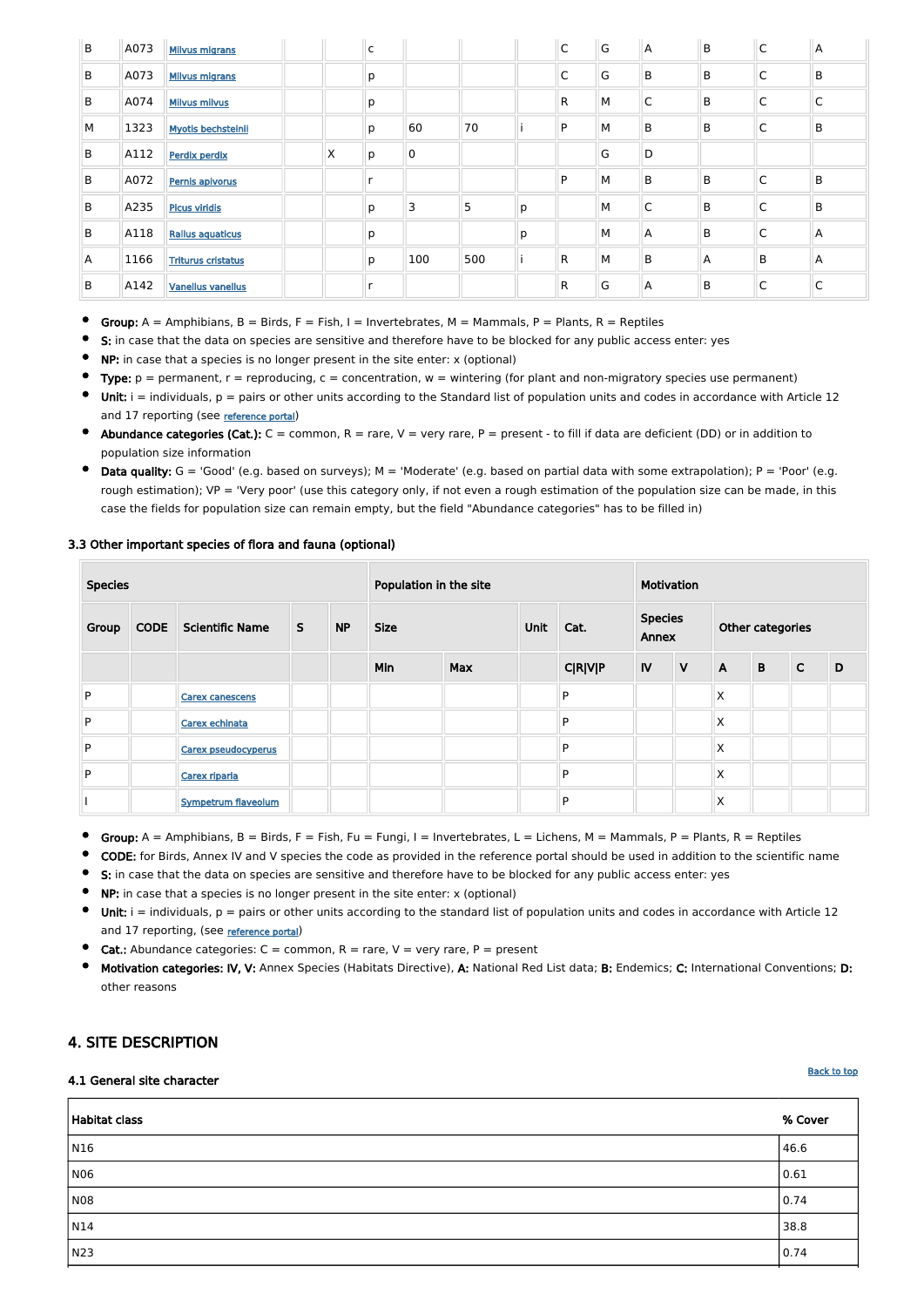

| Positive Impacts |             |            |          |  |  |  |  |
|------------------|-------------|------------|----------|--|--|--|--|
|                  | Activities, | Pollution  | linside  |  |  |  |  |
| Rank             | management  | (optional) | /outside |  |  |  |  |
|                  | [code]      | [code]     | [i o b]  |  |  |  |  |
| Μ                | <b>B02</b>  |            |          |  |  |  |  |
| М                | A04.02      |            |          |  |  |  |  |
| M                | A03.02      |            |          |  |  |  |  |

Rank:  $H = high$ ,  $M = medium$ ,  $L = low$ Pollution:  $N =$  Nitrogen input, P = Phosphor/Phosphate input, A = Acid input/acidification,  $T =$  toxic inorganic chemicals,  $O =$  toxic organic chemicals,  $X =$  Mixed pollutions  $i =$  inside,  $o =$  outside,  $b =$  both

| Negative Impacts |                                    |                                   |                           |  |  |  |  |
|------------------|------------------------------------|-----------------------------------|---------------------------|--|--|--|--|
| Rank             | Threats and<br>pressures<br>[code] | Pollution<br>(optional)<br>[code] | inside/outside<br>[i o b] |  |  |  |  |
| Η                | K02.03                             |                                   |                           |  |  |  |  |
| Η                | A08                                |                                   |                           |  |  |  |  |
| Η                | K02                                |                                   |                           |  |  |  |  |
| lМ               | <b>B02</b>                         |                                   |                           |  |  |  |  |
| Η                | 02.05                              |                                   |                           |  |  |  |  |
| M                | B02.04                             |                                   |                           |  |  |  |  |

| $\mid$ N17          | 1.17 |
|---------------------|------|
| $\sqrt{N15}$        | 1.04 |
| NO7                 | 0.07 |
| N26                 | 2.9  |
| N10                 | 7.33 |
| Total Habitat Cover | 100  |

# Other Site Characteristics

1.1 SituationLe site couvre les milieux humides près de Hautcharage et de Dahlem ainsi que le massif forestier des 'Griechten'.1.2 Milieu physiqueLe substrat géologique est composé des étages du Lias moyen et du Lias supérieur, recouverts le long des cours d'eau de fonds alluviaux. Sur le site affleurent les couches :- à Harpoceras falciferum, ou schistes bitumeux composés de marnes gris-sombre et de bancs de calcaires fossilifères vers la base;- à Hildoceras bifrons composées de marnes argileuses gris-sombre et de concrétions calcaires;- à Pseuloceras spinatum ou macigno;- de grès en partie ferrugineux à fasciées greso-calcareux.Localement on trouve des dépôts néogènes composés de concrétions de 'minerais de fer des prés' dans un limon sablo-argileux. Ces formations tertiaires reposent en discordance sur les terrains liasiques.La partie Ouest de la zone est couverte par sols argileux, non gleyifiés sur substrat de macigno dans les fonds de vallée et les fortes pentes et par des sols argileux, faiblement à modérément gleyifiés sur le plateau. La partie situé à l'Est du site est essentiellement couverte par des sols argileux, faiblement à modérément gleyifiés. Entre ces deux partie se trouve une mince bande avec des sols argileux lourds, faiblement à très fortement gleyifiés.1.3 Occupation du solLa moitié du site est couverte par des forêts (107 ha soit 47% de la surface du site). Les surfaces agricoles, qui représentent 48% de la surface, sont essentiellement exploitées sous formes de pâturages (98% des surfaces agricoles). Les cultures annuelles couvrent environ 2.3 ha.

# 4.2 Quality and importance

Intérêts selon la directive "Habitats"Le site abrite huit types d'habitats de l'annexe I dont deux habitats prioritaires.Notons la présence de restes de tourbières partiellement boisées et de ceintures marécageuses autour de plusieurs étangs. Bien que la tourbière soit relativement dégradée, cette formation végétale est très rare dans le pays.La zone abrite deux espèces de l'annexe II de la directive, à savoir le Triton crêté (Triturus cristatus), présent dans un des étangs de la zone, et le Murin de Bechstein présent dans les massifs forestiers de la zone. Intérêts selon la directive "Oiseaux"Une des réserves incluses dans la zone (Hautcharage - Boufferdanger Muer) a été désignée comme zone de protection spéciale (ZPS) conformément à la directive 'Oiseaux'. Toute la zone est incluse dans la zone d'intérêt communautaire ornithologique (Z.I.C.O) 'Région du Sud-Ouest'.La bonne structuration du paysage entourant la zone permet la nidification d'oiseaux comme la Pie-grièche grise et écorcheur (Lanius excubitor & collurio), la Perdrix grise (Perdrix perdrix) et la Chouette chevêche (Athene noctua). Autres intérêtsA noter la présence de plusieurs espèces de la faune et surtout de la flore liées aux milieux marécageux, notamment l'utriculaire (Utricularia vulgaris) et plusieurs espèces de laîches (Carex canescens, Carex echinata, Carex pseudocyperus, Carex riparia). De plus, la zone abrite la plus importante roselière à glycérie du pays (Glyceria maxima).

# 4.3 Threats, pressures and activities with impacts on the site

The most important impacts and activities with high effect on the site

### 4.4 Ownership (optional)

### 4.5 Documentation

FELTEN C., 2006;Vorkommen und Zustand der Moorwälderin Luxemburg. Ministère de l'Environnement, Luxembourg.OEKO-BUREAU, 1992; Elaboration du dossier de classement de la réserve naturelle "Griechten" à Hautcharage. Partie écrite/partie annexes.

# <span id="page-3-0"></span>5. SITE PROTECTION STATUS (optional)

5.1 Designation types at national and regional level: